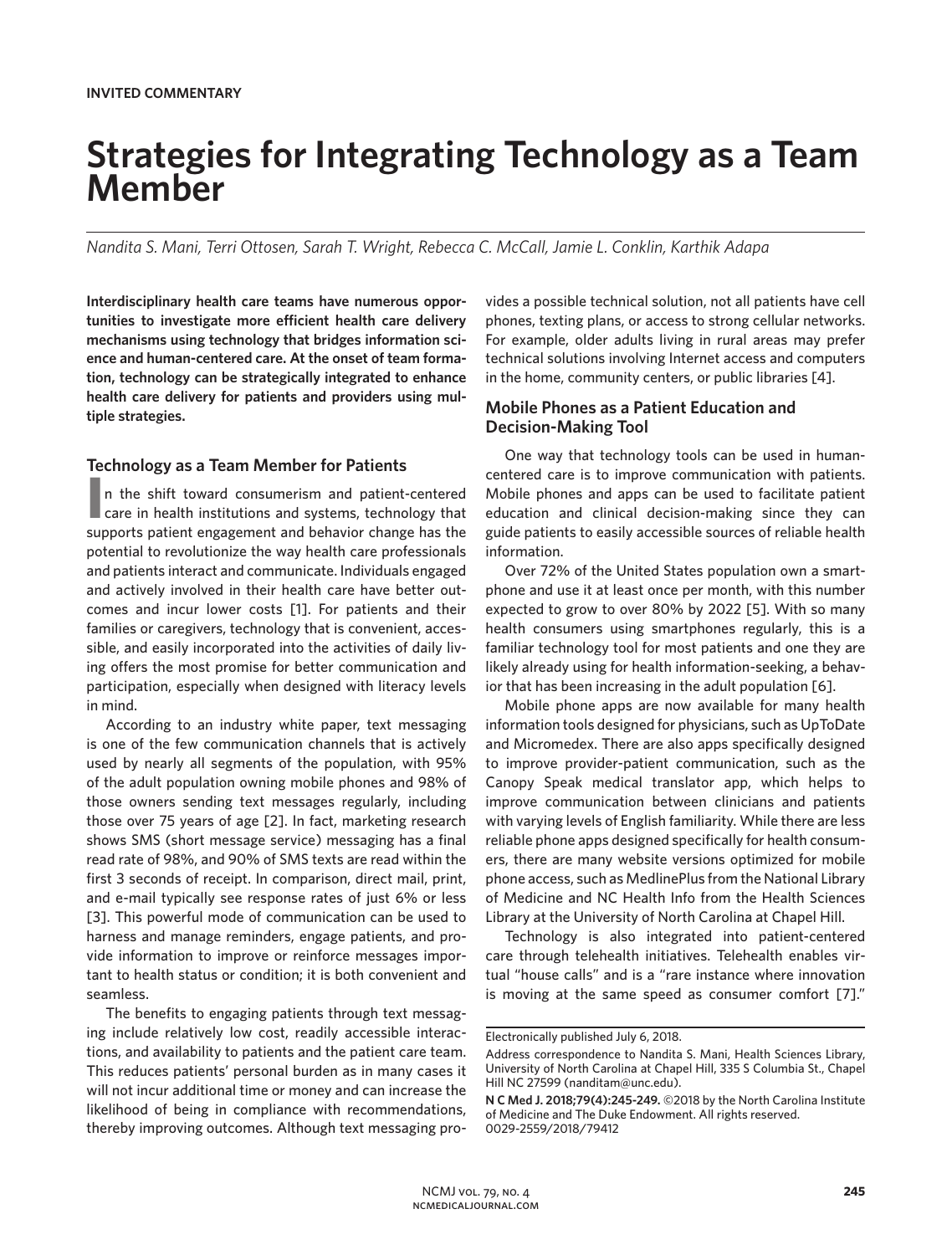Nearly three-quarters of United States consumers (74%) use telehealth services, 76% of patients prioritize access to care over the need for in-person interactions with their health care providers, and 70% of patients are comfortable with communicating with providers via text, email, or video instead of in person [7]. Additionally, many rural counties in North Carolina could benefit from expanding access to health care via telehealth technology. According to a report from the North Carolina Department of Health and Human Services, "technology is evolving quickly and our ability to assist our most vulnerable citizens through creative uses of this tool has vastly increased [8]." In the case of telehealth, providing convenient access to health care regardless of geography might help to reduce health disparities and could provide care to many underserved areas of North Carolina. Besides reducing health disparities in access to care, telehealth can reduce disparities in patients' knowledge and health outcomes [9, 10], increase compliance, and improve continuity of care across a wide range of settings and age groups [11].

Integrating technology tools like text messaging, mobile apps, and telehealth can be a convenient way for physicians to engage patients in their health care. This is particularly true for patients with low health literacy or limited access or experience with technology as it allows equal participation and engagement from both health care providers and health consumers, provided it is employed thoughtfully.

In addition to mobile apps for bedside and patient teaching, mobile technology can be incorporated into bedside and office clinical decision-making. Tools such as online algorithms, calculators, body mass index charts, screening recommendations, care guidelines or pathways, and drug information can be utilized by physicians and practitioners to make quick and decisive therapeutic decisions at the bedside [12]. These online tools can also be used to enhance the teaching of students and residents at the point of care. Evidence-based medicine and teaching at the bedside are necessities for medical education and are increasingly incorporated in interprofessional education and practice. Some of these tools are available through the electronic health record (EHR), while others are available via mobile apps free of charge. Most national organizations have developed mobile apps for the bedside, one example being the American College of Physicians Clinical Guidelines [13]. Clinicians need to become familiar with available tools prior to patient encounters so that access and usage at the bedside or in the office are seamless, successful, and time-saving rather than becoming a hindrance.

Many additional processes can be completed at the bedside with the use of mobile devices and laptops: plan of care, medication ordering, access to the EHR, laboratory testing, and order entry are just a few [14]. By 2022, 98% of physicians will be using mobile technology at the bedside [15]. About 72% of surveyed decision-makers said mobile devices are already improving the quality of patient care while giving clinicians actionable intelligence at the bedside, according to a recent study [15]. However, using mobile devices and laptops at the bedside can reduce the amount of time spent directly interacting with patients as clinicians are focused on documentation and information-seeking rather than solely on the patient. To ease this burden and increase the opportunity for clinicians to capitalize on in-person interaction time with the patient, clinical librarians can be integrated as virtual or remote members of care teams. Clinical librarians are trained to assist with the incorporation of evidence and technology whereby they can suggest tools or resources to the patient care team, which can enable clinicians to place greater focus on direct patient care.

## **Best Practices for Integrating Technology as a Team Member**

Information and communication technology has the potential to make patient care more efficient, coordinated, and safe, and to improve communication between patients and providers [16-18]. However, technology is not a solution in and of itself. To ensure adoption, technology needs to be user friendly for both patients and clinicians, and it must be strategically integrated to enhance the experience or process. To that end, there are several best practices to consider.

### *Assess Patient Engagement Needs*

Before implementing technology into patient care, first consider the patient's needs, preferences, digital literacy or fluency, technology access, and information-seeking behaviors and attitudes (see Figure 1). Although it is now common for US adults to search online for health information, patients can have different approaches to information-seeking and communicating about health information with their health care team. A study of cancer patients classified these different information-seeking orientations into 4 categories: the "questioners" who often distrust physician-provided information; the "undecided" who need time to process information and make decisions; the "cross-checkers" who prefer to double check information they receive; and the "experienceoriented" who prefer information from other health consumers over that from providers or research [19]. While these categories may not be generalizable to all types of patients, knowing that patients can approach information-seeking in different ways and that a patient's information-seeking behavior is related to their view of the physician as "information-giver" illustrates the importance of strong physician-patient communication [19]. Information provided to patients should be customized to the existing patient-physician relationship and to the individual patient's information needs and preferences.

#### *Develop Digital Expertise*

Just as clinicians consider the technology skills and preferences of patients, they must also do so for themselves.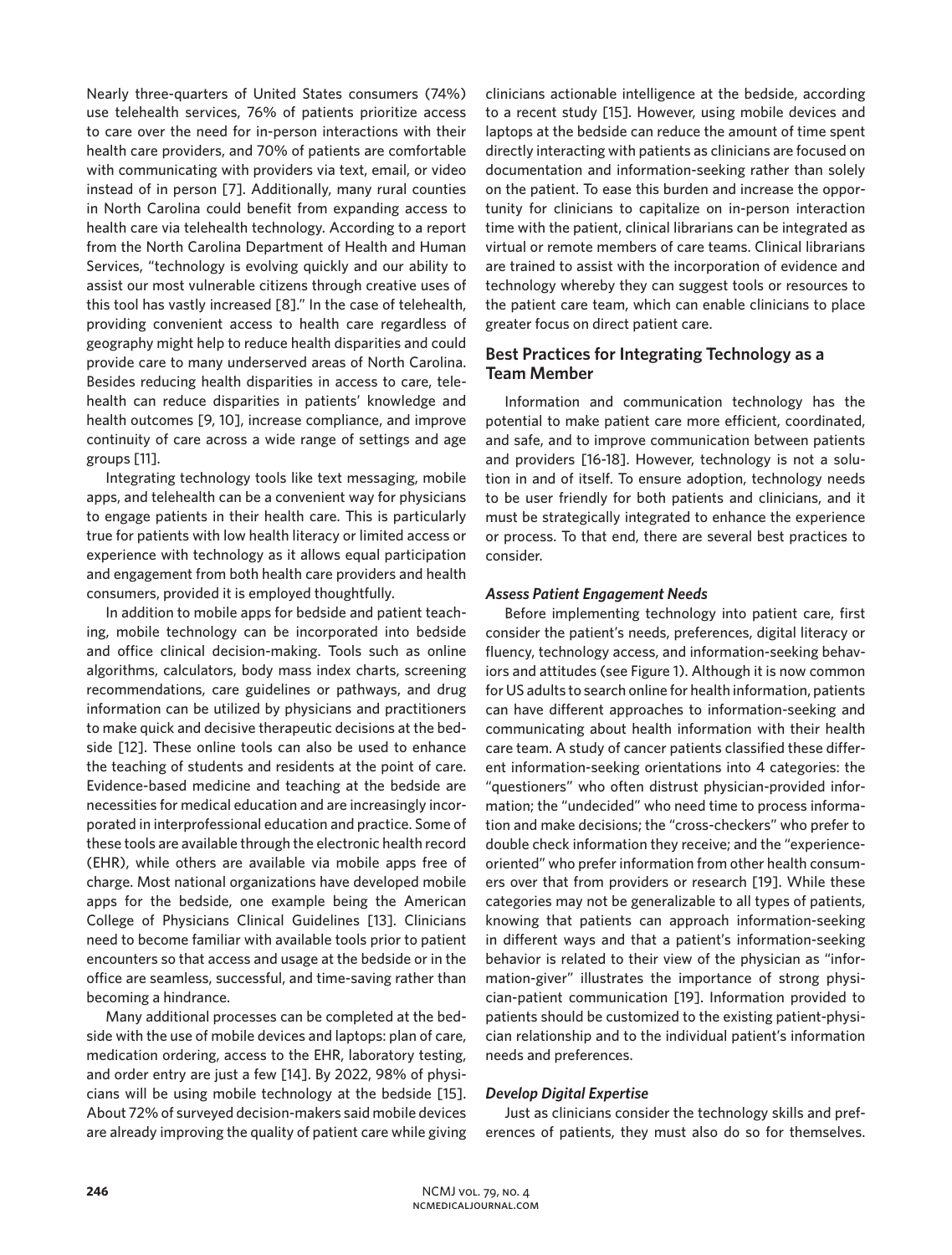Clinicians need to familiarize themselves with available tools prior to the patient encounter and consider the available evidence for their use, as well as any potential safety and security concerns that may raise.

Clinicians should also assess whether technologies will need to be incorporated with the involvement of multiple team members. In some cases, the technology will enable patient care teams to better collaborate, such as by documenting and sharing changing patient goals and rationales for decisions made [20]. In these cases, the technology should be built alongside teams rather than forced upon them [21]. When relying on already existing technologies, clinicians and patient care teams should acquire training when necessary and understand options for troubleshooting.

Clinicians can involve librarians and informatics health care professionals in technology training and in application of technologies to information workflows. As team members, information scientists can align technology use with high-quality evidence [22], information flow and clinicians' workflow [23], patient health literacy [24], and more.

#### *Decide Implementation Strategy*

Once clinicians understand patient needs and their own expertise, they can begin to choose optimal technology for different patient care scenarios. While doing so, they must match technology with the needs and preferences of the patients and their desired level of involvement. Then, clinicians need to have an open discussion with their patients, using an approach that can eliminate the fear of losing patient-centered interactions. The Agency for Healthcare Research and Quality recommends using Health Literacy Universal Precautions, assuming that all patients benefit from simplified communication that is easy to understand [25]. If agreeing to use technology for future communication purposes, it is equally important for providers to use plain, easy-to-understand language, be specific, and encourage

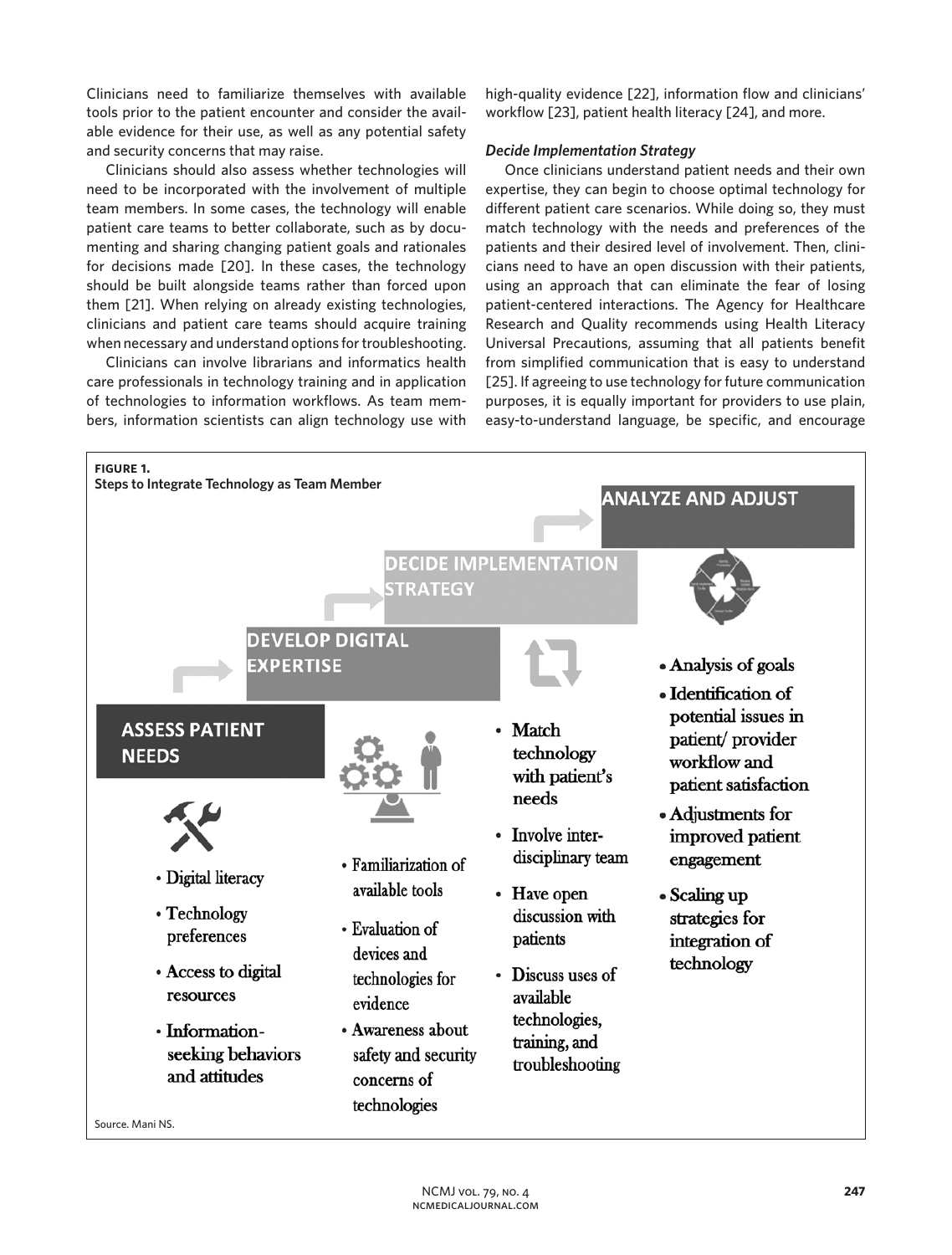questions [25]. Providers can explain which technologies are available and how they can be used, invite the patient to share preferences regarding technology use, and if technology is part of an intervention, strategize with the patient about a plan for its use, needed training, and troubleshooting. Clinicians should think through the timeline of technology use with the patient. For example, if patient portals are to be used, providers need to be aware that patients will sometimes gain quicker access to test results, thereby increasing anxiety if explanations are not readily available. Patients with low health literacy or numerical skills might be confused by test results, so engaging the patient to set up a time to meet and discuss results prior to them potentially seeing bad news through a patient portal is a great strategy for busy clinicians.

At times, patients may use a technology, such as an app or a self-monitoring device, of which the clinician is unaware, or that causes concern. Patients who over-rely on smart technologies may experience anxiety, compromise their safety, or distrust provider recommendations of care [26]. Patients who often search for their own health information should also be educated on the risks of new health resources and encouraged to discuss any information found with their health providers [27]. Clinicians should recommend reliable information resources and technologies that meet the high standards applied to evidence-based tools in health care.

#### *Analyze and Adjust*

Fully integrated technology holds immense promise in supporting coordinated care, improving workflow efficiencies, and creating more personalized patient experiences [28]. However, technology is also likely to introduce unintended adverse effects and risks to patients. Thus, technology has often been described as "both part of the problem and part of the solution for safer health care [29]."

Following integration of technology in the patient care process, it is critical to analyze whether the goals of enhanced patient satisfaction and improved health outcomes have been achieved. A periodic assessment would help in identifying the potential factors impeding the patient/provider workflow and possible reasons for poor patient satisfaction. Evaluation of these factors is likely to provide crucial insights on the adjustments required to enhance patient engagement. Subsequently, the strategies for integrating technology in patient care may be scaled up to provide for patients' existing and future needs.

Technology as a team member is an enabler for better care and is not meant to supplant either the processes or the people who deliver care. Strategies for integrating technology as a team member should therefore be implemented effectively to enhance patients' access to health care, improve quality of care, and promote health savings. NCM

**Nandita S. Mani, PhD** associate university librarian for health sciences and director, Health Sciences Library, University of North Carolina at Chapel Hill, Chapel Hill, North Carolina.

**Terri Ottosen, MLIS** community engagement and health literacy librarian, Health Sciences Library, University of North Carolina at Chapel Hill, Chapel Hill, North Carolina.

**Sarah T. Wright, MLS** clinical librarian, graduate medical education specialist, Health Sciences Library, University of North Carolina at Chapel Hill, Chapel Hill, North Carolina.

**Rebecca C. McCall, MLS** clinical librarian, Health Sciences Library, University of North Carolina at Chapel Hill, Chapel Hill, North Carolina. **Jamie L. Conklin, MLIS** health sciences librarian and liaison to the School of Nursing, Health Sciences Library, University of North Carolina at Chapel Hill, Chapel Hill, North Carolina.

**Karthik Adapa MPH, PhD** student, Carolina Health Informatics Program, University of North Carolina at Chapel Hill, Chapel Hill, North Carolina.

#### **Acknowledgments**

Potential conflicts of interest. All authors have no relevant conflicts of interest.

#### **References**

- 1. Health Affairs. Health Policy Brief: Patient Engagement. https:// www.healthaffairs.org/do/10.1377/hpb20130214.898775/full/. Published February 14, 2013. Accessed March 5, 2018.
- 2. mPulse Mobile. How Interactive Text Messaging Revolutionizes Patient Engagement. Encino, CA: mPulse Mobile; 2018. https:// go.mpulsemobile.com/hubfs/mPulse%20Mobile%20Provider% 20Outcomes%20Report%202018.pdf. Accessed March 7, 2018.
- 3. Dynmark International. Mobile Intelligence Review: Edition 2, Big Data; Profiling Your Mobile Customers. Cheltenham, UK: Dynmark International. http://info.dynmark.com/hs-fs/hub/307137/file-65 0880813-pdf/whitepapers/Intelligence\_Review\_Edition2.pdf. Accessed March 7, 2018.
- 4. O'Brien TR, Treiber F, Jenkins C, Mercier A. Use of computer and cellular phone technology by older rural adults. Comput Inform Nurs. 2014;32(8):390-396.
- 5. Smartphone penetration rate as share of the population in the United States from 2010 to 2021. New York, NY: Statista; 2018; https:// www.statista.com/statistics/201183/forecast-of-smartphone-pen etration-in-the-us/. Accessed March 15, 2018.
- 6. Fiksdal AS, Kumbamu A, Jadhav AS, et al. Evaluating the process of online health information searching: a qualitative approach to exploring consumer perspectives. J Med. Internet Res. 2014;16(10): e224.
- 7. FierceMarkets Custom Publishing. Wellness Gone Wireless: Top 5 Trends Driving Telehealth in 2018. Newton, MA: FierceMarkets Custom Publishing; 2019. https://pages.questexweb.com/rs/294-MQF -056/images/MDLIVE\_WellnessGoneWireless\_Feb2018\_Final.pdf. Accessed March 5, 2018.
- 8. Knopf, T. Telemedicine Holds Promise for Expanding Rural Access. NorthCarolinaHealthNews.org. https://www.northcarolinahealthne ws.org/2018/02/05/telemedicine-holds-promise-for-expanding -rural-access/. Published February 5, 2018. Accessed March 7, 2018.
- 9. Davis RM, Hitch AD, Salaam MM, Herman WH, Zimmer-Galler IE, Mayer-Davis EJ. TeleHealth improves diabetes self-management in an underserved community: diabetes TeleCare. Diabetes Care. 2010;33(8): 1712-1717.
- 10. Ekeland AG, Bowes A, Flottorp S. Effectiveness of telemedicine: a systematic review of reviews. Int J Med Inform. 2010;79(11):736- 771.
- 11. Saeed SA, Diamond J, Bloch RM. Use of telepsychiatry to improve care for people with mental illness in rural North Carolina. NC Med J. 2011;72(3):219-222.
- 12. Cook DA, Sorensen KJ, Linderbaum JA, Pencille LJ, Rhodes DJ. Information needs of generalists and specialists using online bestpractice algorithms to answer clinical questions. J Am Med Inform Assoc. 2017;24(4): 754-761.
- 13. Clinical Guidelines & Recommendations. American College of Physicians website. https://www.acponline.org/clinical-information/ guidelines/mobile-clinical-guidelines. Published February 7, 2018. Accessed April 18, 2018.
- 14. Smallheer BA. Technology and monitoring patients at the bedside. Nurs Clin North Am. 2015;50(2): 257-68.
- 15. Kirsh D. Most clinicians will use bedside mobile technology by 2022, study says. MedicalDesignAndOutsourcing.com. https://www.med